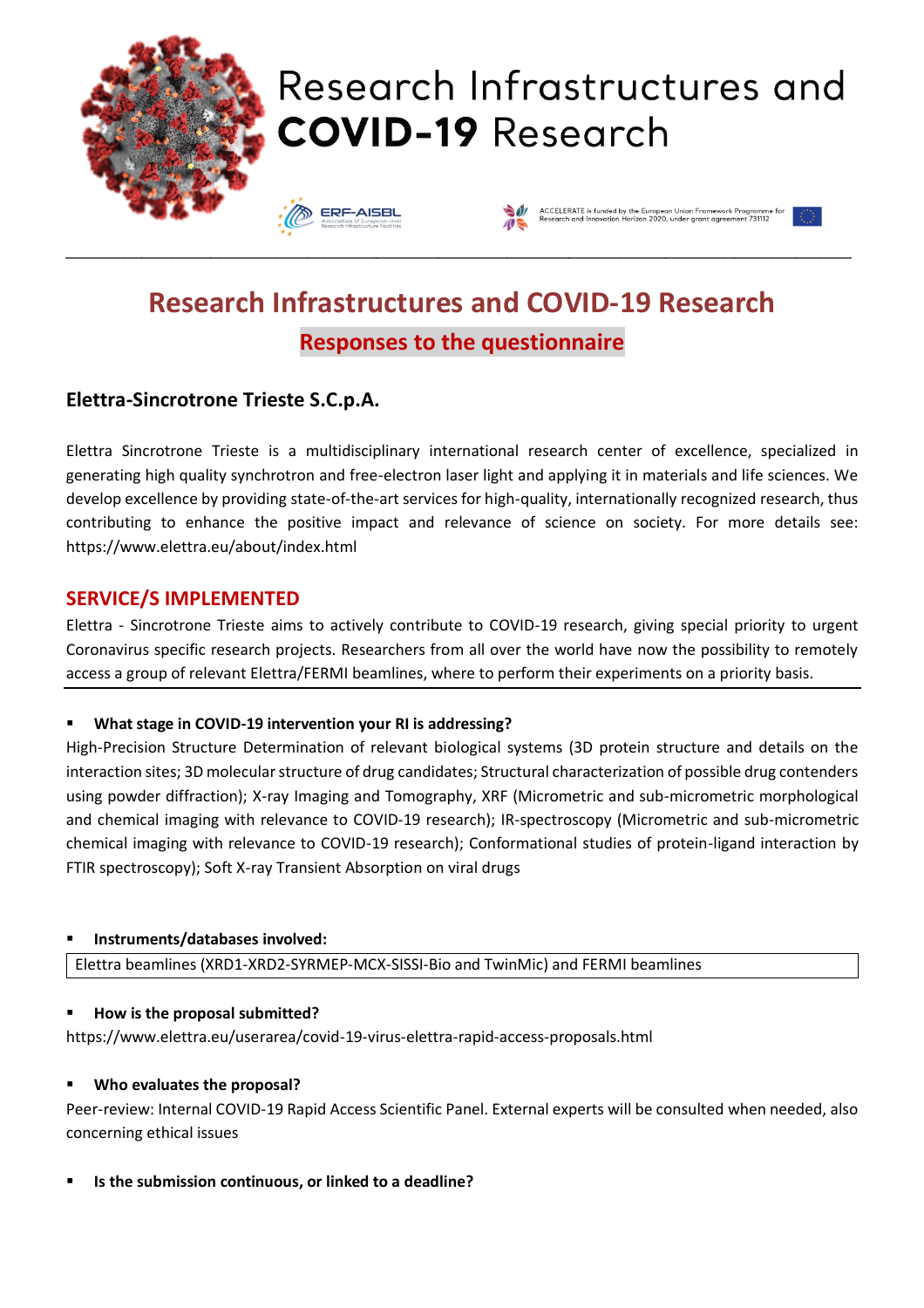

Research Infrastructures and **COVID-19 Research** 





.<br>CCELERATE is funded by the European Union Framework Programme<br>esearch and Innovation Horizon 2020, under grant agreement 731112

Continous

▪ **What is the estimated time from the submission to the access / service provision?**

2-3 weeks

# **CHARACTERISTICS OF THE ACCESS**

**Restrictions**: No

**In the case of analytical facilities, modality of access allowed:** Remote access only

**Comment for remote access only**: Experiments will be performed by sample mailing. They will be remotely performed by users when possible, alternatively by the BL scientists guided by users.

| Analytical Facilities: If on-site access is allowed, is mobility support available? | <b>YES</b> |
|-------------------------------------------------------------------------------------|------------|
| All RIs: Is the access free for non-proprietary research?                           | <b>YES</b> |
| All RIs: Is commercial access available at reduced prices?                          | NO.        |
| Analytical Facilities: Are there limitations regarding the type of samples?         | <b>YES</b> |
| Analytical Facilities: Are there special requirements for shipment of the samples?  | <b>YES</b> |
| Analytical Facilities: Are there specific requirements regarding the preparation    | <b>YES</b> |
| or handling of the samples?                                                         |            |

**Additional comments related to the questions above**: Services for proprietary research are provided by Elettra ILO. Biosafety at the beamlines does not allow to perform experiment with infective samples. Therefore, experiments with non-infective samples, such as viral proteins, fixed pulmonary tissues, candidate SARS-CoV2 drugs, are allowed

## **ACCESSIBILITY OF THE PUBLICATION AND DATA**

| Is there any requirement to publish in open access journals?                      | NO.                          |
|-----------------------------------------------------------------------------------|------------------------------|
| Is the data generated associated to metadata and is it publicly available?        | <b>YES</b>                   |
| If yes, what is the embargo period?                                               | Three-year embargo period,   |
|                                                                                   | renewable for additional two |
|                                                                                   | years upon request of the    |
|                                                                                   | Principal Investigator (PI)  |
| Where is the data or metadata published? (e.g. in the institution's catalogue, in | Three-year embargo period,   |
| other open data repositories, etc).                                               | renewable for additional two |